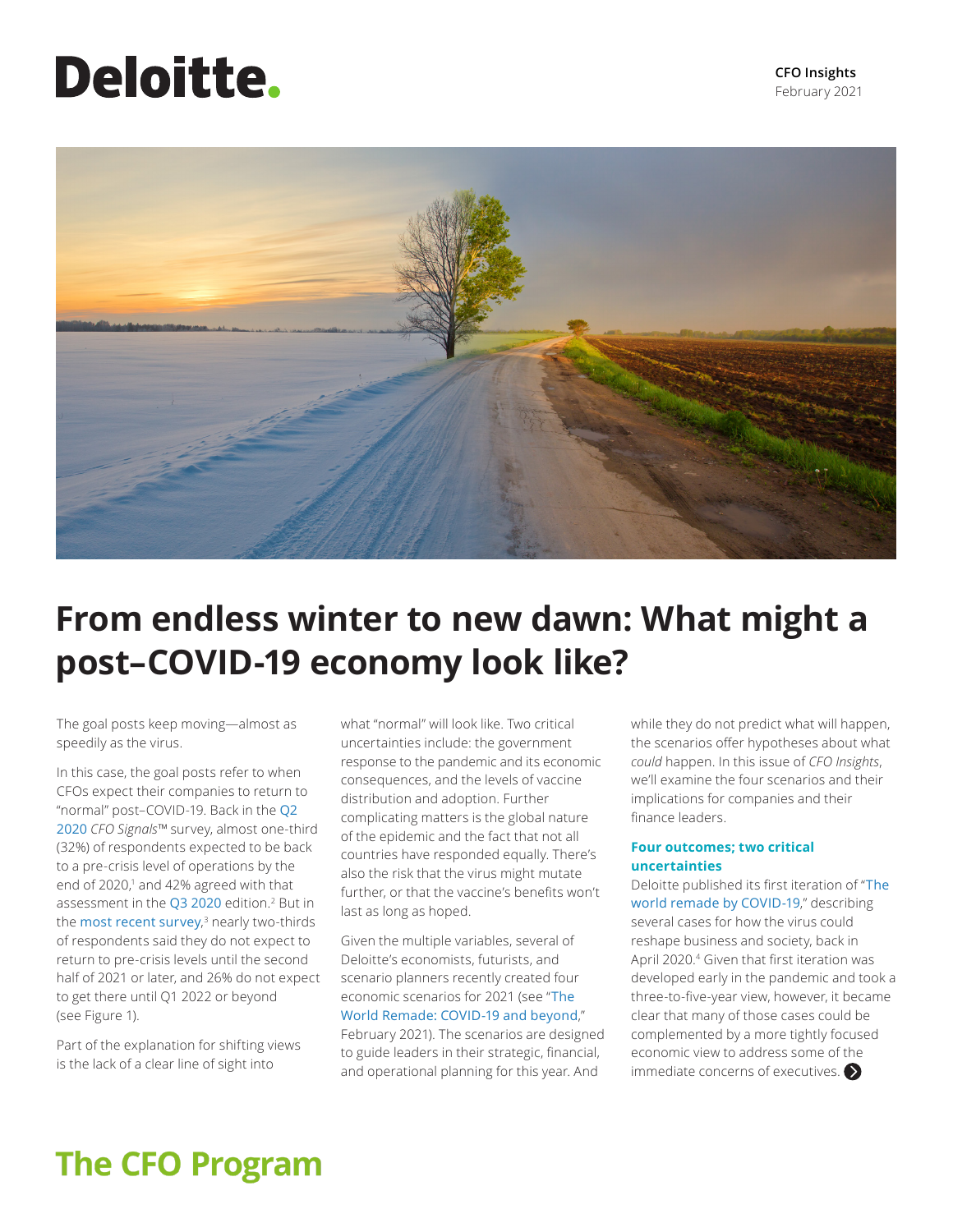## **Figure 1: Expected timing of return to near-normal operating levels**

*What is your best guess for when your company will return to a pre-crisis (or near-normal) level of operations?* Percent of CFOs selecting each option/timing



\*Respondent options for the Q2 2020 quarterly survey (May 4-8) ended at Q2 2021 or later.

\*\*Options for our mid-cycle poll (June 17-19), the Q3 2020 survey (August 3-7), and the Q4 2020 survey (this survey) ended at Q1 2022 or later.

Source: *CFO Signals*, Q4 2020, CFO Program, Deloitte LLP

Each new scenario posits a potential future state leading to corresponding economic implications. And while many CFOs may have already completed their 2021 budgeting and planning cycles, the scenarios offer insights into some of the nuances of the pandemic, as well as possible impacts on the US, Europe, Asia/ Pacific, and global economies. The insights, in turn, can inform mid-cycle revisions, investment decision-making, and returnto-work estimates and policies—at least for this year. What follows are the economic conditions the scenarios describe:

**Endless winter.** In this scenario, the high hopes associated with the vaccines are muted by ongoing distribution challenges that result in far fewer shots delivered than the number needed to control the pandemic. Vaccine nationalism and production challenges mean that globally, dozens of middle-income countries can't get enough doses and suffer from both slumping supply and demand as a result. Widespread skepticism of the vaccine means that even places that have access can't reach herd immunity—and continued mutations spread more quickly than the virus itself. As a result, the pandemic and its restrictions are felt globally far into 2021. *Estimated date by which pre-COVID-19 GDP level reached in the US: Q3 2022; Globally: Q4 2021.*

**Hard rain.** After some initial bumps, vaccination programs are embraced, so by late spring, a significant number of people living in advanced economies are ready to get back to normal. One problem: normal isn't ready for them. Ineffective policy has meant that many small and medium businesses haven't been able to survive 15 months of pandemic. Bankruptcies become common, debt burdens have become unmanageable, and there's a growing wave of defaults. The resulting demand-side shock in some of the world's largest economies sends ripples around the world. *Estimated date by which pre-COVID-19 GDP level reached in the US: Q2 2022; Globally: Q4 2021.*

**A new dawn.** If 2020 seemed to hit one low after another, 2021 turns out to be the antidote. COVID-19 vaccine rollouts grow increasingly effective through the spring. While some people remain cautious about receiving one, herd immunity is reached over the summer for wealthy countries and is on track for most emerging countries. Meanwhile, policymakers and central banks respond with strong stimulus, allowing businesses to remain stable, steadying employment, and maintaining consumer confidence. Moreover, the measures to suppress the virus open the door for economic activity to rebound. The result: a wave of confidence that unlocks new

business investment, new consumer spending, and new public infrastructure. *Estimated date by which pre-COVID-19 GDP level reached in the US: Q3 2021; Globally: Q2 2021.*

**Sun showers.** The calendar may have turned, but the unexpected lingers. The most disappointing surprise is that even with multiple vaccines approved, the logistics of reaching billions are unachievable. Weaknesses of distribution, distrust, and a disease that begins spreading faster than the human response are implacable. But another, more positive, surprise, emerges: the political conflicts that marked 2020 yield to growing confidence in some of the world's most influential markets. Strong government support of business and workers in the US, as well as consistent health mandates, help maintain economic activity. And those supports created through effective policy buy time for the vaccines to make a difference. *Estimated date by which pre-COVID-19 GDP level reached in the US: Q4 2021; Globally: Q2 2021.*

## **What it means for corporate planning**

As CFOs have learned over the past year, forecasting for the short- and long-term impacts of COVID-19 necessitates agile and responsive decision-making under fast-changing business conditions. And that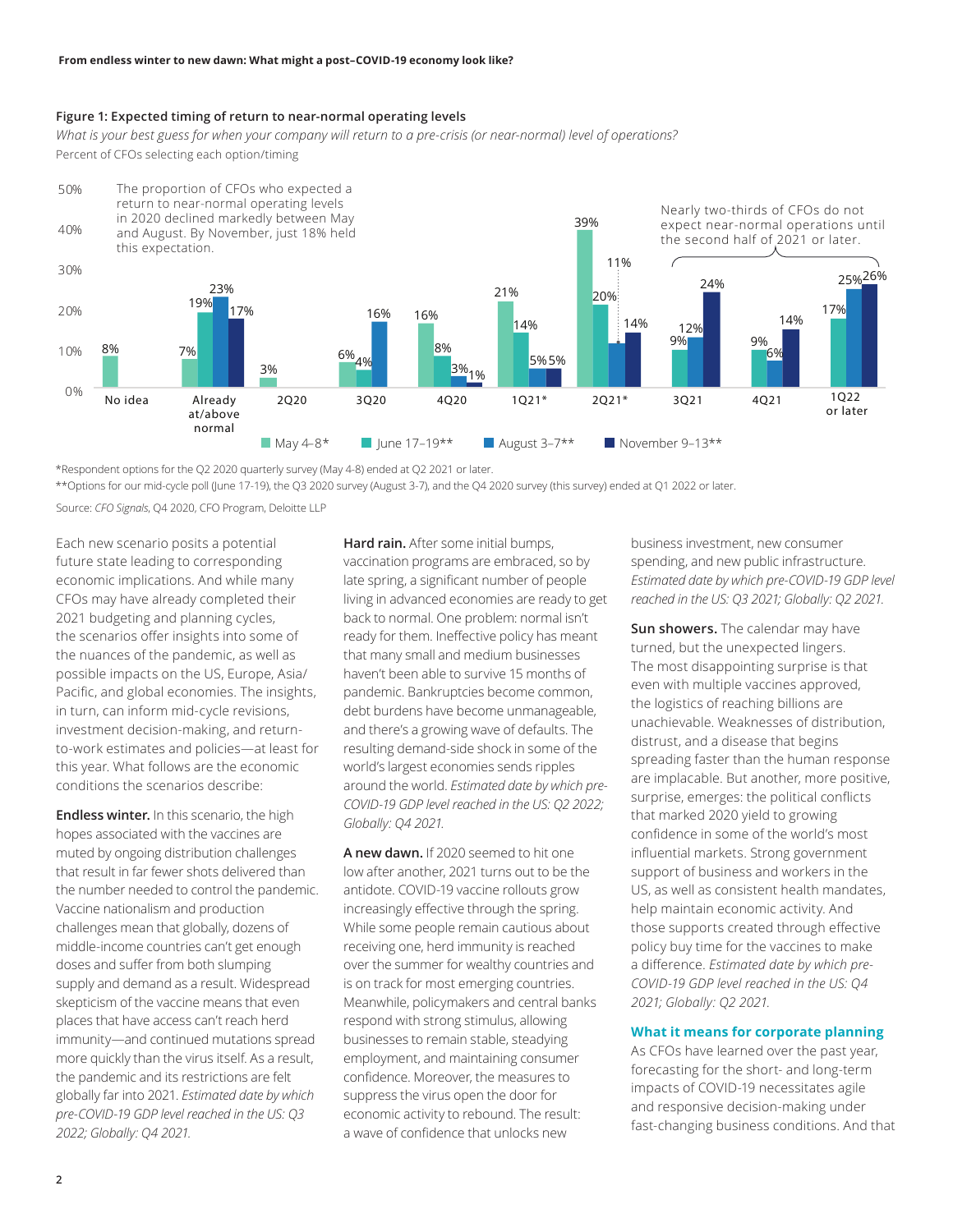<span id="page-2-0"></span>likely requires extensive cross-functional collaboration; real-time, crisis-specific, and business-relevant data and metrics; analytical and forecasting capabilities; and a strategic focus. It also requires expecting the unexpected.

The unexpected remains a critical factor in all of the Deloitte scenarios, and each was developed to reflect two major ones: whether the vaccine is fully implemented in a reasonable amount of time and whether the virus suppression policies (e.g., fiscal stimulus, lockdowns, mask mandates) of major governments prove to be adequate. The resulting matrix (see Figure 2) allows CFOs to:

- **• Stress test their current assumptions.**  When they finalized their 2021 forecasts, CFOs and FP&A leaders likely made assumptions based on when they thought vaccines would be rolled out worldwide and who would be eligible. Inadequate vaccine distribution, though, may have a chilling effect on consumers who are not comfortable that the virus is behind them—and that, in turn, may negatively affect demand projections.
- **• Identify markers of change.** The timing of the rollouts may also be an impetus to revisit a scenario. If rollouts slow markedly or simply fail to reach substantial portions of the population quickly, CFOs may need to assess whether they should lower expectations for overall GDP growth in regions critical to the company as a supplier or a market. Vendor relations may be another such marker: lagging receivables, for example, may indicate potential problems 30 or 45 days ahead.
- **• Determine appropriate contingencies.** Finally, using the scenarios, CFOs can identify the key actions to take depending on which case materializes. For example, how a company manages cash may be very different if the US returns to a fully functioning market in six months (A new dawn) versus nine months (Sun showers).

## **How CFOs should confront the possibilities**

Which of the scenarios will come to fruition? That, of course, remains to be seen. Undoubtedly many uncertainties will fade as the year evolves. A surer sense of whether the vaccine is being successfully

distributed will develop, for example. In addition, the size and scope of the US stimulus package may soon become clearer, as may any additional European government response.

At the same time, there is the real possibility that the return to "normal" may be uneven at best. Given that scenarios are global in nature, they do depend on what happens within each of the regions studied. Theoretically, vaccine distribution could be very successful in Europe and not in the US, or vice versa. Additionally, since each scenario is fueled by continued strong growth out of Asia, particularly China, any change in that trajectory would have major impacts on the return to the next normal.

What's clear is that the scenarios also point to long-term trends that CFOs need to prepare for as they enter that next normal. Patterns of consumer behavior, for example, may have fundamentally changed. In China, online retail sales were up almost 15% in 2020, rising from 4% of sales in 2019 to about one-quarter of retail sales in 2020.<sup>5</sup> And it is the companies with strong digital channels to consumers that may have the competitive advantage. Little wonder, then, that in the Q3 2020 *CFO Signals* survey, two of the great pandemic-related strategic shifts that CFOs mentioned were the acceleration of business digitization, as well as more remote/touchless customer interactions.[6](#page-3-0)

At the start of 2020, nobody would have predicted what was right around the corner: the spread of COVID-19, triggering a lockdown, tripling the federal deficit, and doubling the national unemployment rate. So, even armed with the scenarios, plenty of opportunities exist for variety and surprise before this year is out. Now, however, leaders ought to take decisive action to cushion the shocks, and at the same time prepare for what may change as the future unfolds. As President Dwight D. Eisenhower famously said, "plans are worthless, but planning is everything."



**Figure 2: Four economic cases for resilient leaders**

Source: "The World Remade: COVID-19 and beyond," Deloitte Development LLC, February 2021